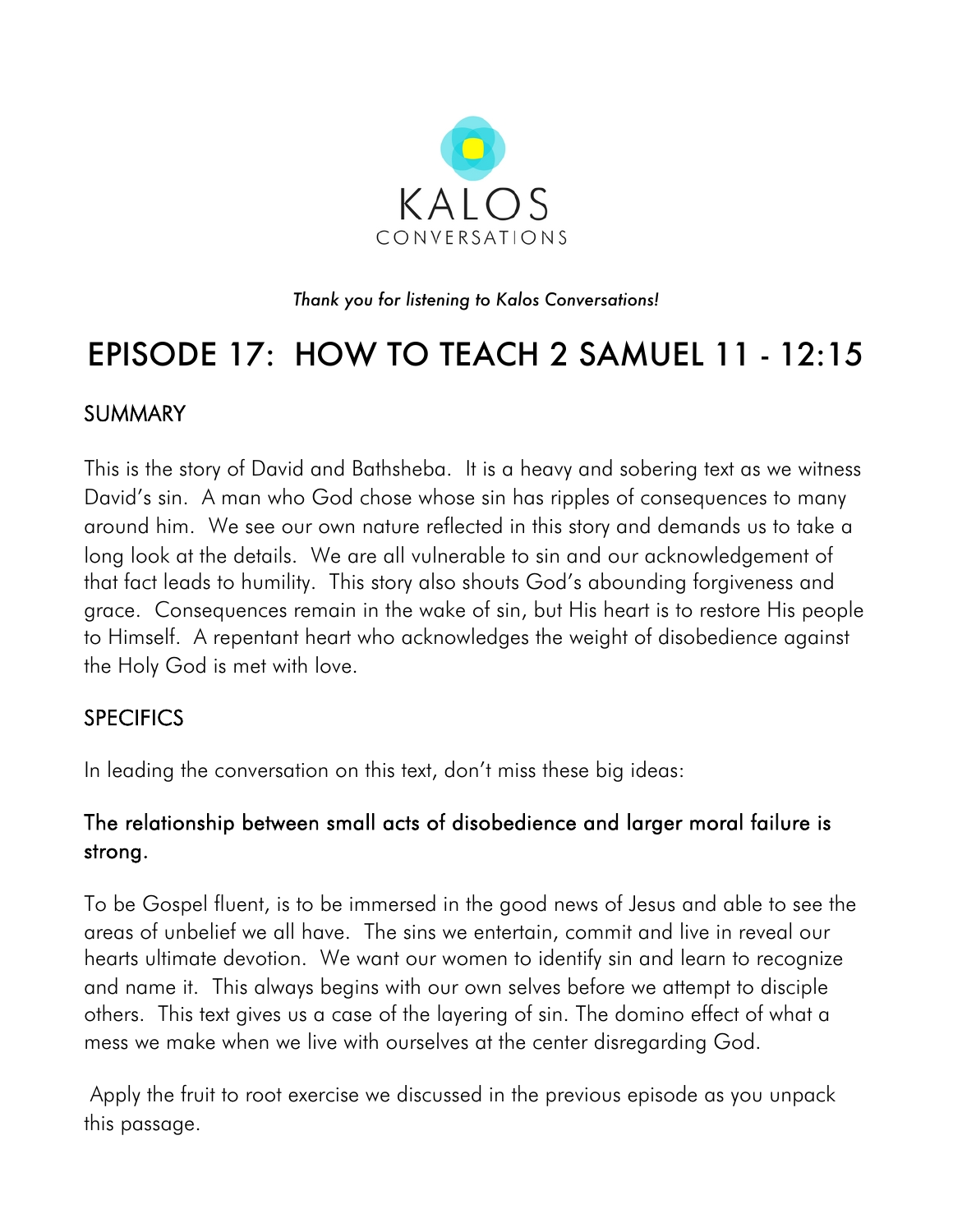- Name the sins present in the passage (adultery, deceit, murder putting others at risk, etc).
- Look at the deeper motivations as you move towards the root (idleness, lack of fear of God, pride, arrogance, etc)
- Lead your women through the effects of sin, the consequences, the cover up.
- Identify with each of the characters and take note of what details the Scripture highlights.
- In this conversation, be ready for what strikes your women personally and triggers their own experiences as they take in the Word.

## Small disobediences matter.

We see this in David's life. The place we all occupy is the mundane, everyday rhythms of life. Help your women to see the beauty of these unseen parts of life and what fertile ground it is for disciple making. As they grow in naming sin in their own life and receiving the grace offered by Jesus, they will become humble ambassadors of the good news. The Spirit will grow an awareness, sensitivity and love for the people in their sphere of influence.

## Model how to identify with the people in the Bible.

Talk through what impacts them about David. What did they notice about Bathsheba? Uriah? Nathan? God? Give space for their questions. Scripture teaches us to hold both the tension of sinning and being sinned against. Teach them to acknowledge both of these realities and modeling how the Gospel applies towards ultimate freedom. Giving them permission to hold and give space for that tension will equip them in sitting with others and humbly listening to the complexities of people's lives.

#### Loving others is not ignoring sin.

Nathan's rebuke in 2 Samuel 12 gives an example of speaking truth in love. He is bold and creative in his approach to David. He uses story and gives space for David come to his own conclusion about what he had done. Take note of the importance of naming sin and bringing it into the light. God's kindness is seen in Him sending Nathan and how the Spirit moved David to repentance. We aren't prophets, but we have the Spirit to rely on, to trust in as we have conversations with people. We aren't responsible for repentance, but God uses us to share His law and ultimate provision in